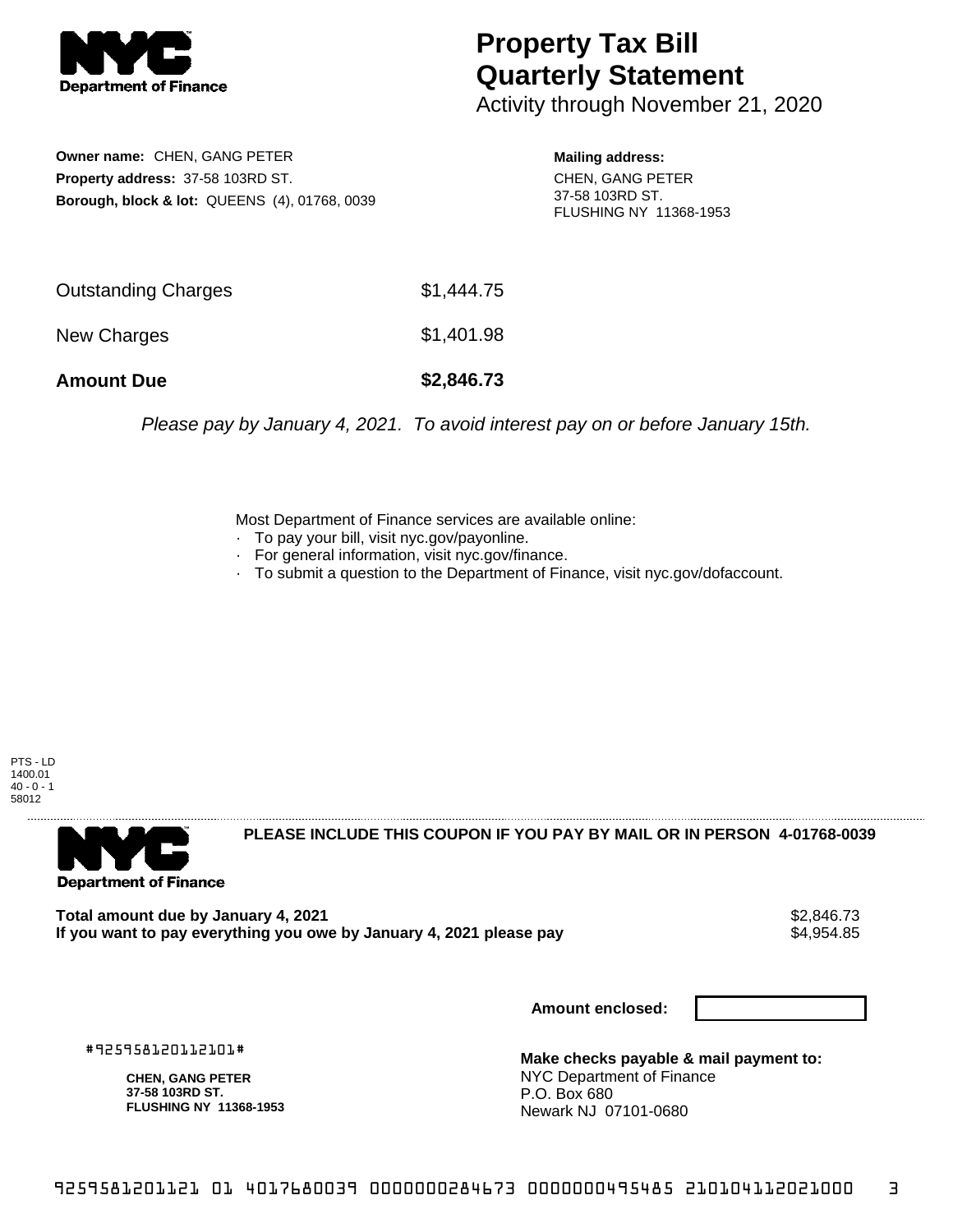

| <b>Billing Summary</b>                                                     | <b>Activity Date Due Date</b>           | Amount       |
|----------------------------------------------------------------------------|-----------------------------------------|--------------|
| Outstanding charges including interest and payments                        |                                         | \$1,444.75   |
| <b>Finance-Property Tax</b>                                                | 01/01/2021                              | \$2,139.99   |
| <b>Adopted Tax Rate</b>                                                    |                                         | $$-24.68$    |
| Payment                                                                    | 11/02/2020                              | $$-713.33$   |
| <b>Total amount due</b>                                                    |                                         | \$2,846.73   |
| <b>Tax Year Charges Remaining</b>                                          | <b>Activity Date</b><br><b>Due Date</b> | Amount       |
| <b>Finance-Property Tax</b>                                                | 04/01/2021                              | \$2,139.99   |
| <b>Adopted Tax Rate</b>                                                    |                                         | $$-24.68$    |
| Total tax year charges remaining                                           |                                         | \$2,115.31   |
| If you want to pay everything you owe by January 4, 2021 please pay        |                                         | \$4,954.85   |
| If you pay everything you owe by January 4, 2021, you would save:          |                                         | \$7.19       |
| How We Calculated Your Property Tax For July 1, 2020 Through June 30, 2021 |                                         |              |
|                                                                            | Overall                                 |              |
| Tax class 1 - Small Home, Less Than 4 Families                             | <b>Tax Rate</b>                         |              |
| Original tax rate billed                                                   | 21.1670%                                |              |
| New Tax rate                                                               | 21.0450%                                |              |
| <b>Estimated Market Value \$1,162,000</b>                                  |                                         |              |
|                                                                            |                                         | <b>Taxes</b> |
| <b>Billable Assessed Value</b>                                             | \$40,440                                |              |
| <b>Taxable Value</b>                                                       | \$40,440 x 21.0450%                     |              |
| <b>Tax Before Abatements and STAR</b>                                      | \$8,510.60                              | \$8,510.60   |
| Annual property tax                                                        |                                         | \$8,510.60   |
|                                                                            |                                         | \$8,559.96   |
| Original property tax billed in June 2020                                  |                                         |              |

Please call 311 to speak to a representative to make a property tax payment by telephone.

For information about the interest rate charged on late payments, visit nyc.gov/taxbill.

## **Home banking payment instructions:**

- 1. **Log** into your bank or online bill pay website.
- 2. **Add** the new payee: NYC DOF Property Tax. Enter your account number, which is your boro, block and lot, as it appears here: 4-01768-0039 . You may also need to enter the address for the Department of Finance. The address is P.O. Box 680, Newark NJ 07101-0680.
- 3. **Schedule** your online payment using your checking or savings account.

## **Did Your Mailing Address Change?** If so, please visit us at **nyc.gov/changemailingaddress** or call **311.**

When you provide a check as payment, you authorize us either to use information from your check to make a one-time electronic fund transfer from your account or to process the payment as a check transaction.